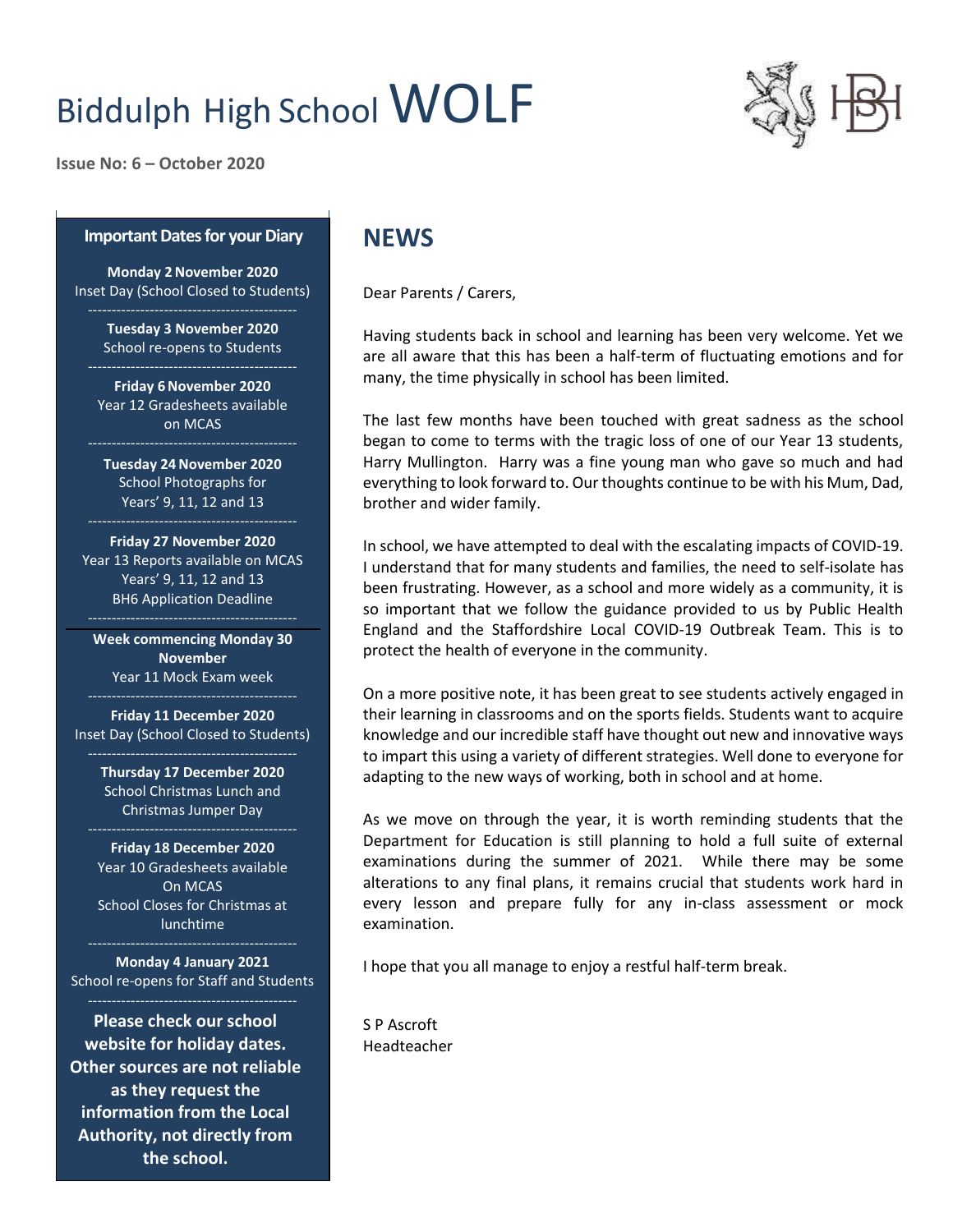## **Can you spare us some of your time and expertise?**

School Governors have a varied and important role in helping the school run effectively and efficiently by helping plan the strategic direction of the school and overseeing financial performance.

#### **What does a School Governor do?**

The governor role is strategic rather than operational. Governors don't get involved with the day to day running of a school, instead they support the school's leadership team to drive school improvement.

#### **What commitment will I be asked for?**

Governors usually attend around 6 meetings a year. Being a school governor is a commitment and a responsibility, but offers you the chance to see first-hand the impact you can make in improving education for children in your community.



#### **How do I find out more?**

If you are interested to hear more about becoming one of our school governors, please email:

Mrs Deb Whitehurst**:** [office@biddulphhigh.co.uk](mailto:office@biddulphhigh.co.uk)

### **DUKE OF EDINBURGH**

Year 9 and 12 have received a letter regarding taking part in the Duke of Edinburgh scheme. If you would like some more details of how the award will run, please view this video on our school website: <https://biddulphhigh.co.uk/duke-of-edinburgh/>

It is a really exciting opportunity for young people to spend time with their friends in the countryside and learn some new skills. In addition, it will enhance their CV and help enormously when applying to College or Universities. If you would like some more information please speak to Mr Ackerley, Mr Scaratt or Mr Burndred.

Huge congratulations to James Copestake Year 13 who has just completed his Gold Duke of Edinburgh Award. It's an incredible achievement as only 5% of those who begin the Gold Award see it through.



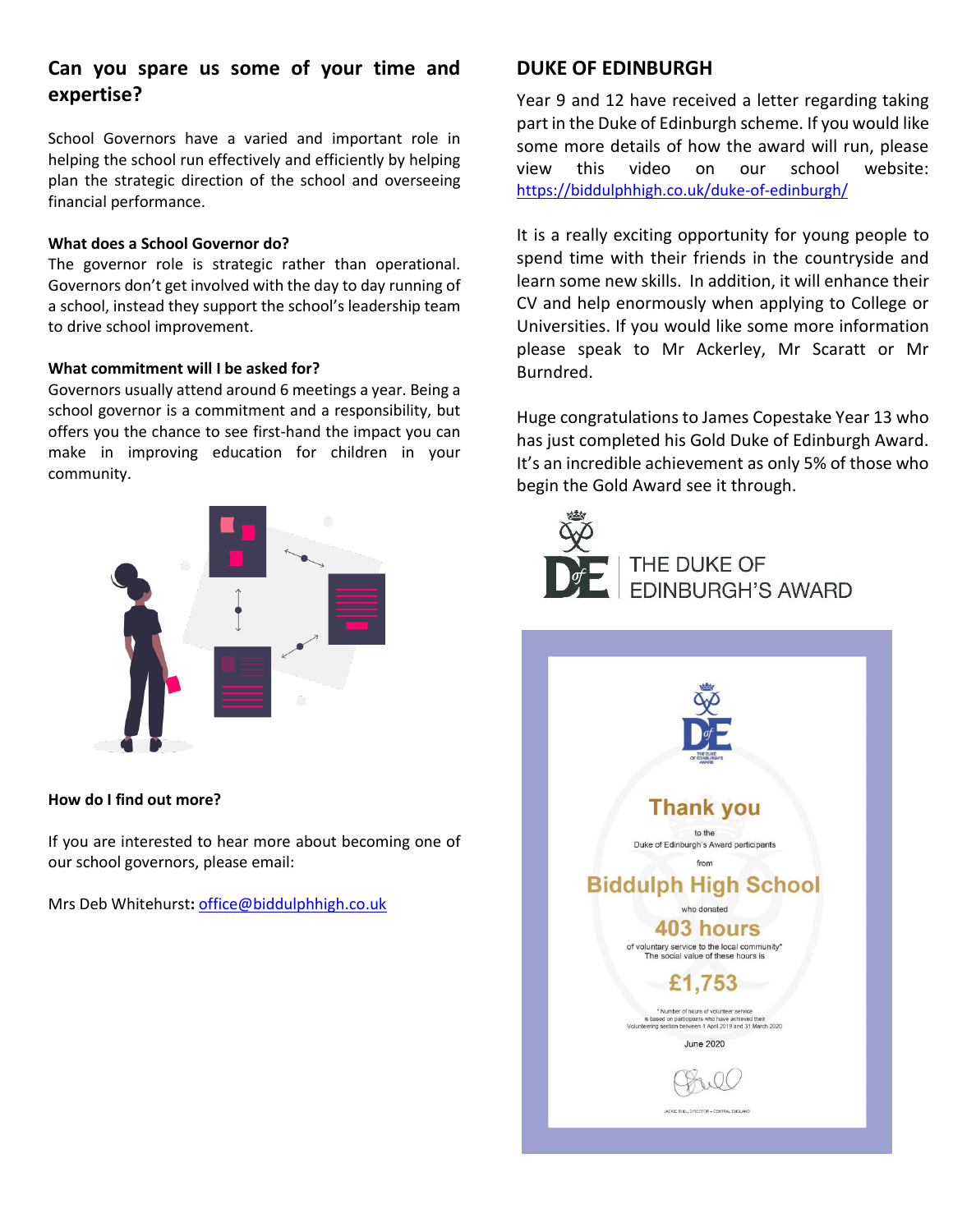## **YEAR 9 NEWS**

A huge well done to all of Year 9 students for their first half term and a special mention for the following students who received awards this week:

Oliver Astbury-Leese, Evie Brandall, Lloyd Barber, Jack Muni, Jordan Purcell, Harry Rhodes and Freya Snape.

The following Year 9 students will be taking part in some virtual anti-bullying training run by the Diana Award. They will then represent the school as antibullying ambassadors and use their skills to help run anti bullying initiatives across the school community. Well done to Samantha Adey, Oliver Astbury-Leese, Charlotte Brunt, Mia Callan, Imani Grice, Caleb Hutchinson, Evie Moss, Jozef Oakes, Hannah Potts, Erin Tavernor, Grace Washington and Aaliylah-Rose Wilshaw.

## **YEAR 10 NEWS**

The following students have received a Teacher Reward for working really well over the past half term: Mackenzie Clifford, Lilybeth Mountford and Riach Goodwin.

An extra special well done to Leyton Mannion who receives a £10 Amazon voucher following some fantastic feedback from staff and his contribution to the Pupil Voice Panel.

Daniella Potts 10DWO has recently achieved her Black Belt in Taekwondo. This shows high levels of dedication and commitment over some years. In order to achieve this Dani has been to Bath for an England training camp and then her assessment took place in Swindon.

Look out for her at the Paris 2024 Olympics!

## **YEAR 11 NEWS**

Well done to Rhys Gower who has recently won an Immerse Education Essay competition this prize is a 30% scholarship onto further programmes in 2021. This is a fantastic achievement for Rhys and we are incredibly proud of him. Well done.



A number of Year 11 students have been seeking out ways to study independently. A recent evening session on Teams was well attended and students developed new ideas of how they can revise.

We hope that you found the recent GCSE information session useful and have been able to discuss some of the information with your child. Please keep an eye out for more information videos as they are released. You can find the videos by using this link: [https://biddulphhigh.co.uk/year-11-parent-information](https://biddulphhigh.co.uk/year-11-parent-information-video-series/)[video-series/](https://biddulphhigh.co.uk/year-11-parent-information-video-series/)



It is great to see that a high proportion of Year 11 students have been rewarded for their efforts this half term. Their hard work has been reflected on their latest gradesheet and a voucher for a hot chocolate or drink of their choice have been sent home. It is pleasing to hear that so many students have made a positive start to the year.



It is important that students take responsibility for remaining safe in school and outside of the school gates. This means that they must come to school with a suitable face covering and be mindful of their interactions. This may mean keeping a larger distance from their peers or travelling to and from school in smaller groups.